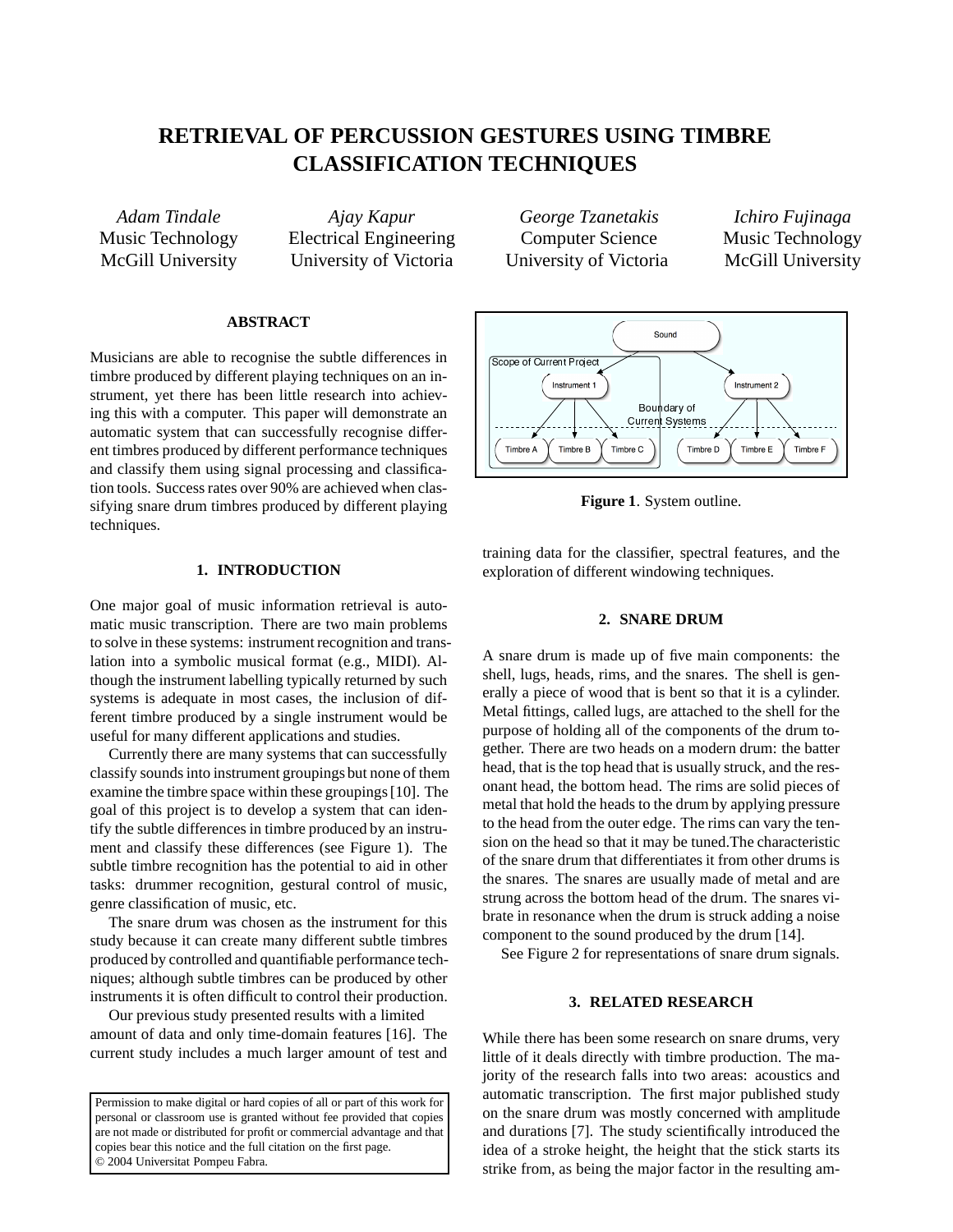plitude of the strike (see section 5). Complex interactions between the modes of vibration of the heads have been observed and discussed [22], which is useful evaluating what type of features to look for when trying to classify timbre. An empirical study [11] showed that different types of snare drum heads on the same drum can produce varying timbres. Another study of this nature showed spectra from a snare drum with its snares engaged and not engaged [20] that demonstrated a large difference in timbre. Dahl [1] has done investigations in determining the strike force by analysis of the drumsticks using video capture techniques.

There has been a significant amount of research in automatic music transcription that has dealt specifically with drums. Most of this research deals with elements of the drumset and related percussion instruments in pop music. The earliest major study was conducted by Schloss in his doctoral dissertation where he was able to recognise timbres produced by conga drums and then produce a transcription [15]. Herrera et al. have conducted extensive studies that recognise percussive sounds produced by a drumset instrument [9, 6].

Also studies on extracting timbre information from instruments to be used for real-time control of computers for musical applications exist. The extraction of control features from the timbre space of the clarinet is explored in [3]. Deriving gesture data from acoustic analysis of a guitar performance is explored in [17].

# **4. IMPLEMENTATION**

Two different software packages are employed for this project: Weka [21] and Matlab [13]. Matlab was used to perform the feature extraction and the results are put into a data file for Weka which was used for the classification experiments.

## **4.1. Feature Extraction**

Feature extraction was accomplished with Matlab by creating functions that operate on the audio signals and produce results that are stored as a feature matrix in the Weka file format.

Two main types of features are extracted: time-domain and spectral domain features.

The time-domain features included: Temporal Centroid, Attack Time, RMS, Zero-Crossing Rate [5], Subband Analysis (RMS in four bands:0–200Hz, 200–1000Hz, 1000– 3000Hz, 3000–20000Hz).

The spectral domain features included: Spectral Flux, Spectral Rolloff, Spectral Centroid, Spectral Kurtosis, Spectral Skewness, Mel-Frequency Cepstrum Coefficients[12], Linear Predictive Coding Coefficients, Energy in nine wavelet bands, Variance from the mean in each wavelet band [18, 19].



**Figure 2**. Representations of snare drum sounds.

#### **4.2. Classification**

Artificial neural networks are used to classify the data [2]. The network is comprised of six hidden nodes and one output node for each class in the test, which varied as explained below. The net was trained with 1000 epochs.

Different combinations of features and classes are used to train the classifier in order to evaluate the system performance. This study uses seven different types of snare drum strokes in order to create different timbres on the snare drum: rimshot, brush stroke, center, near-center, halfway, near-edge and edge. A rimshot is when the player strikes the rim and head of the drum at the same time (see Figure 3). A brush stroke is when the player hits the drum with a brush instead of a stick. The players are instructed to hit the center of the head when performing both of these strokes. The rest of the strokes are different positions on the batter head. The snare drums are marked so that the players would strike the same place when performing the strokes. Ten-fold cross-validation was used to randomly select samples from the data set as training and testing data [2].

Four different groups of classes are used to train the classifier:

- 1. All Classes (All)
- 2. Center, Near-Center, Halfway, Near-Edge, Edge (Only 5) (see Figure 4 for their location)
- 3. Rimshot, Brush, Edge (RBE)
- 4. Center, Halfway, Edge (CHE)

## **5. EXPERIMENT**

Three expert players each played three different drums, striking each of the seven different stroke types twenty times. This resulted in 1260 individual samples that are used as testing and training data for the classifier. All players used the same wooden stick (Vic Firth Concert)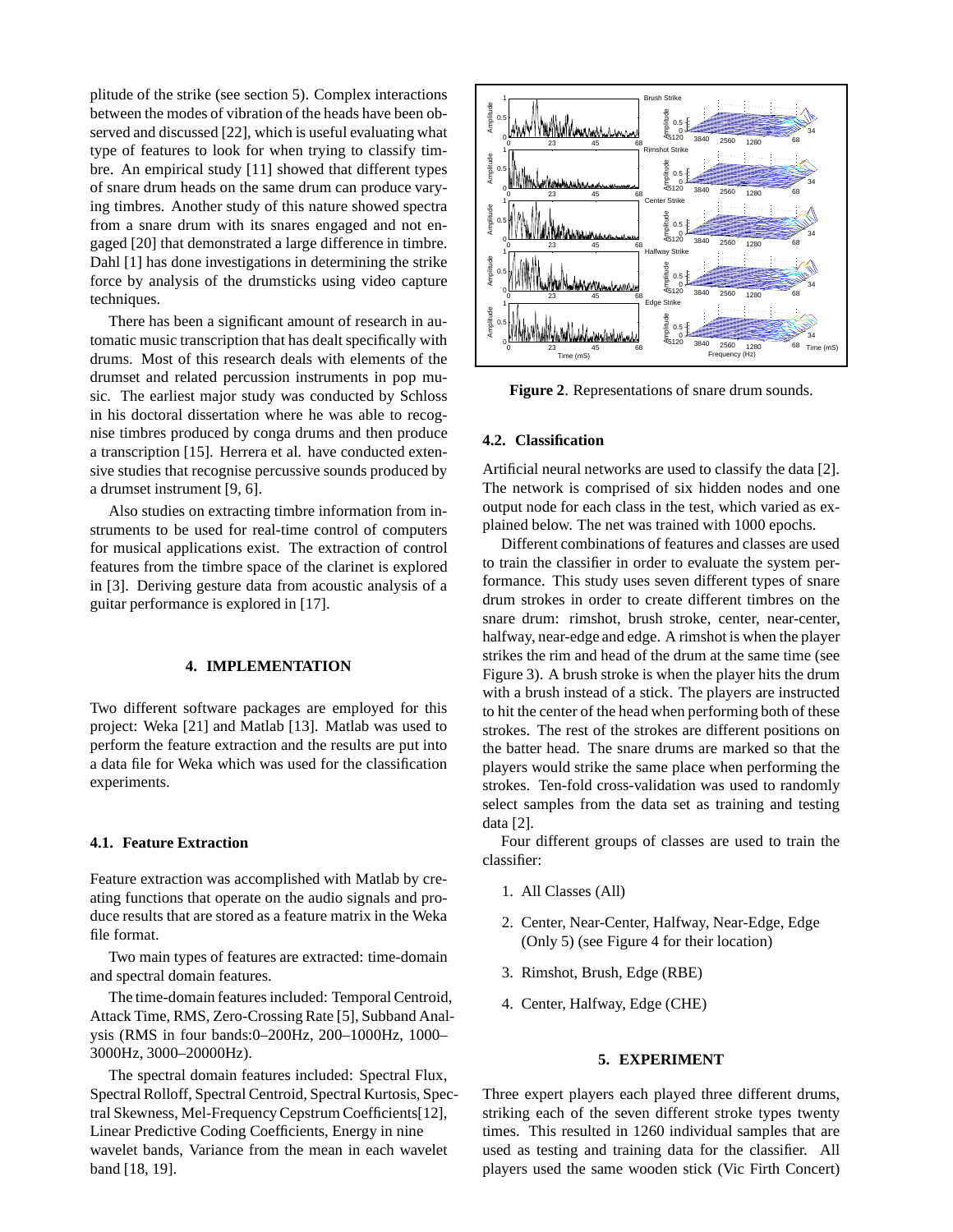

**Figure 3**. Rimshot



**Figure 4**. Positions

with a stroke height of six inches [7]. The brush used was a Vic Firth standard brush fully extended. The three snare drums are: Yamaha Concert 14" x 6.5", Ludwig Concert 14" x 6.5", and a Gretsch Standard 14" x 4.5". The drums use standard plastic heads on both the batter and snare head. The heads are manufactured by Remo on the Ludwig and Gretsch drums, and by Yamaha on the Yamaha drum.

Samples were recorded with a Shure SM57 microphone into a Mark of the Unicorn 896 at CD quality (16-bits / 44100Hz). The microphone was placed one inch above the edge of the drum angled down at approximately 30°. The recordings were conducted in the Electronic Music Studio at McGill University that has some sound-proofing.

#### **5.1. Preprocessing**

All of the samples were recorded separately and then normalized for input into the system. A gating function was used to determine the position of the onset. The gate function was set to a threshold of -60*dB*. The onset is determined as the first zero-crossing previous to the index returned by the gate function.

The features are calculated on four different window lengths: Attack section (see below), 512, 1024, and 2048 samples from the onset. The "attack" section is defined as the signal from the onset of the sound, as given by the gate function, to point of maximum amplitude. The average length of this window is 610 samples with a standard deviation of 65. The fixed-length windows were calculated beginning from the onset determined by the gate function.

## **6. RESULTS**

All of the combinations of classes and feature sets were collected into separate Weka files and then run through the classifier. High success rates were achieved for all tests. The classifier was able to accurately (greater than 95%) classify the timbres for the tests with three classes (RBE & CHE). The tests with larger number of classes also performed with great accuracy (see Table 1 and 2). Many of the misclassifications in these tests were classified as the next nearest timbre.

By using Weka, k-nearest neighbour (kNN) (see Table 3 and 4) and Support Vector Machines (SVM) (see Table 5 and 6) classifiers were examined.

| <b>Timbres</b> | All   | Only 5 | <b>RBE</b> | <b>CHE</b> |
|----------------|-------|--------|------------|------------|
| Attack         | 89.3% | 88.3%  | 99.8%      | 98.1%      |
| 512            | 85.0% | 86.1%  | 99.4%      | 96.4%      |
| 1024           | 85.6% | 86.6%  | 99.4%      | 98.3%      |
| 2048           | 85.3% | 85.6%  | 99.4%      | 98.9%      |

**Table 1**. Results using all features with different number of classes and different window lengths using Neural Network classifier.

| <b>Timbres</b> | All   | Only 5 | <b>RBE</b> | <b>CHE</b> |
|----------------|-------|--------|------------|------------|
| Attack         | 73.1% | 71.1%  | 96.8%      | 91.3%      |
| 512            | 79.9% | 77.0%  | 98.1%      | 95.9%      |
| 1024           | 77.1% | 79.2%  | 98.1%      | 97.2%      |
| 2048           | 79.1% | 79.0%  | 99.3%      | 98.1%      |

**Table 2**. Results using only the time-domain features with different number of classes and different window lengths using Neural Network classifier.

| <b>Timbres</b> | All   | Only 5 | <b>RBE</b> | <b>CHE</b> |
|----------------|-------|--------|------------|------------|
| <b>Attack</b>  | 94.9% | 95.3%  | 98.1%      | 99.3%      |
| 512            | 93.0% | 89.6%  | 98.9%      | 96.1%      |
| 1024           | 94.4% | 94.1%  | 99.4%      | 98.7%      |
| 2048           | 92.6% | 91.1%  | 99.3%      | 96.9%      |

**Table 3**. Results using all features with different number of classes and different window lengths using kNN classifier.

The kNN classifier was the most consistent classifier, nearly all of its results are above 90%. The SVM classifier performed very well with the three classes but poorly with the larger sets of classes using time-domain features. The neural network had the highest result (99.8% with all features on the RBE class set).

The different sets of features yielded interesting results. The time-domain features performed nearly as well as the full feature set when classifying the groups with only three classes but significantly less effective when classifying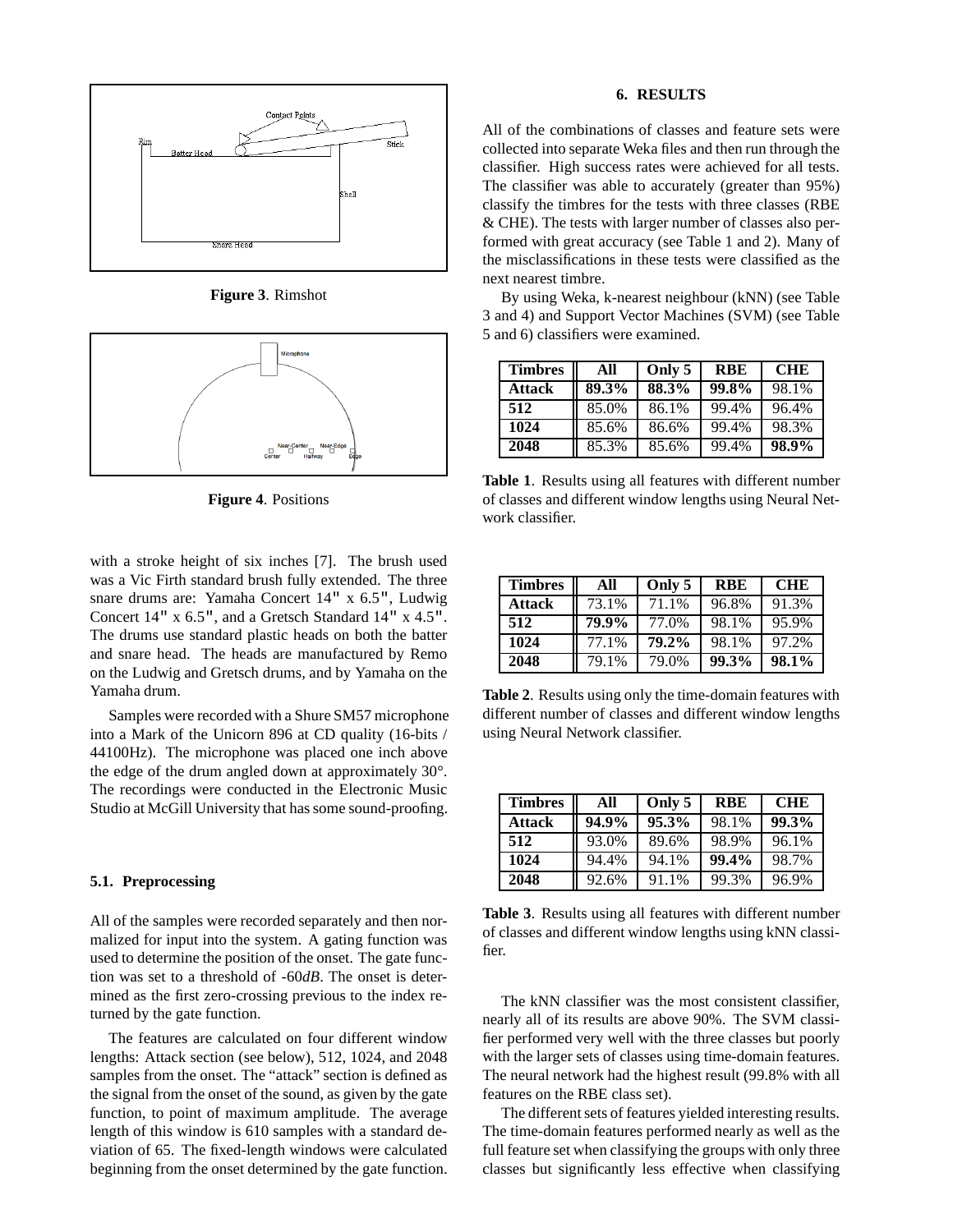| <b>Timbres</b> | All      | Only 5 | <b>RBE</b> | <b>CHE</b> |
|----------------|----------|--------|------------|------------|
| Attack         | 90.8%    | 90.9%  | 96.1%      | 95.7%      |
| 512            | 90.9%    | 88.8%  | 98.9%      | $97.2\%$   |
| 1024           | 91.2%    | 87.6%  | 99.1%      | 96.9%      |
| 2048           | $92.0\%$ | 90.0%  | 98.9%      | 97.2%      |

**Table 4**. Results using only the time-domain features with different number of classes and different window lengths using kNN classifier.

| <b>Timbres</b> | All   | Only 5 | <b>RBE</b> | <b>CHE</b> |
|----------------|-------|--------|------------|------------|
| <b>Attack</b>  | 86.6% | 86.8%  | 99.3%      | 97.4%      |
| 512            | 83.4% | 79.7%  | 98.7%      | 92.6%      |
| 1024           | 82.1% | 82.3%  | 98.1%      | 97.4%      |
| 2048           | 83.5% | 82.6%  | 99.6%      | 96.7%      |

**Table 5**. Results using all features with different number of classes and different window lengths using SVM classifier.

| <b>Timbres</b> | All   | Only 5   | <b>RBE</b> | <b>CHE</b> |
|----------------|-------|----------|------------|------------|
| Attack         | 57.1% | 55.1%    | 94.3%      | 85.4%      |
| 512            | 65.4% | 59.0%    | 97.0%      | 89.1%      |
| 1024           | 68.1% | 61.4%    | 98.0%      | 91.1%      |
| 2048           | 68.8% | $62.1\%$ | 98.1%      | 91.9%      |

**Table 6**. Results using only the time-domain features with different number of classes and different window lengths using SVM classifier.

multiple classes. These observations suggest that it may be possible to implement an accurate recognition system with only time-domain features, which would allow shorttime operations for real-time recognition.

The spectral features were very useful for differentiating the different positions along the radius of the drum. Overall, the classifiers performed the "Only 5" and the "CHE" tests an average of 7.8% better with the spectral features than with the only the time-domain features.

The different window sizes were not major contributers to the overall recognition rate. Further investigation into appropriate windowing techniques will be performed in order to maximise the results. It was interesting that the smallest window (512 samples) was still able to classify as accurately as the long window and that the fitted window ("Attack" window) seemed to have little benefit.

## **7. CONCLUSION**

We have presented a system that can successfully recognise the subtle differences in timbre produced when a snare drum is struck in different locations along the batter head as well as other performance techniques. The present research into the identification of subtle timbres produced by an instrument is a first step towards a comprehensive system that can transcribe music and provide information

at the timbral level. Future research will involve applying this system to other instruments in different contexts and then integrating it into an automatic transcription system as well as investigating other features and classification techniques. The system will also be implemented for a real-time system and reevaluated.

Data collected in this study will be made available to interested parties upon contacting the authors.

## **8. ACKNOWLEDGEMENTS**

Thanks to Manj Benning for invaluable help with the Matlab coding. Thanks to D'Arcy Phillip Gray, Kristie Ibrahim and Sarah Mullins for taking the time to play the snare drums for this experiment.

#### **9. REFERENCES**

- [1] Dahl, S. 2001. *Arm motion and striking force in drumming.* International Symposium on Musical Acoustics. 1: 293–6.
- [2] Duda, R., P. Hart, and D. Stork. 2000. *Pattern classification.* New York: John Wiley & Sons.
- [3] Egozy, E. 1995. *Deriving musical control features from a real-time timbre analysis of the clarinet.* Masters Thesis, Department of Electrical Engineering and Computer Science. Massachussetts Institute of Technology.
- [4] Fujinaga, I., and K. MacMillan. 2000. Realtime recognition of orchestral instruments. *Proceedings of the International Computer Music Conference.* 141–3.
- [5] Gouyon, F., F. Pachet, and O. Delerue. 2000. On the use of zero-crossing rate for an application of classification of percussive sounds. *Proceeding of the Workshop on Digital Audio Effects.*
- [6] Gouyon, F., and P. Herrera. 2001. Exploration of techniques for automatic labeling of audio drum tracks' instruments. *Proceedings of MOSART: Workshop on Current Directions in Computer Music.*
- [7] Henzie, C. 1960. *Amplitude and duration characteristics of snare drum tones.* Ed.D. Dissertation. Indiana University.
- [8] Herrera P., X. Amatriain, E. Batlle, and X. Serra. 2000. Towards instrument segmentation for music content description: A critical review of instrument classification techniques. *International Symposium on Music Information Retrieval.*
- [9] Herrera, P., A. Yeterian, and F. Gouyon. 2002. Automatic classification of drum sounds: A comparison of feature selection and classification techniques. *Proceedings of Second International Conference on Music and Artificial Intelligence.* 79–91.